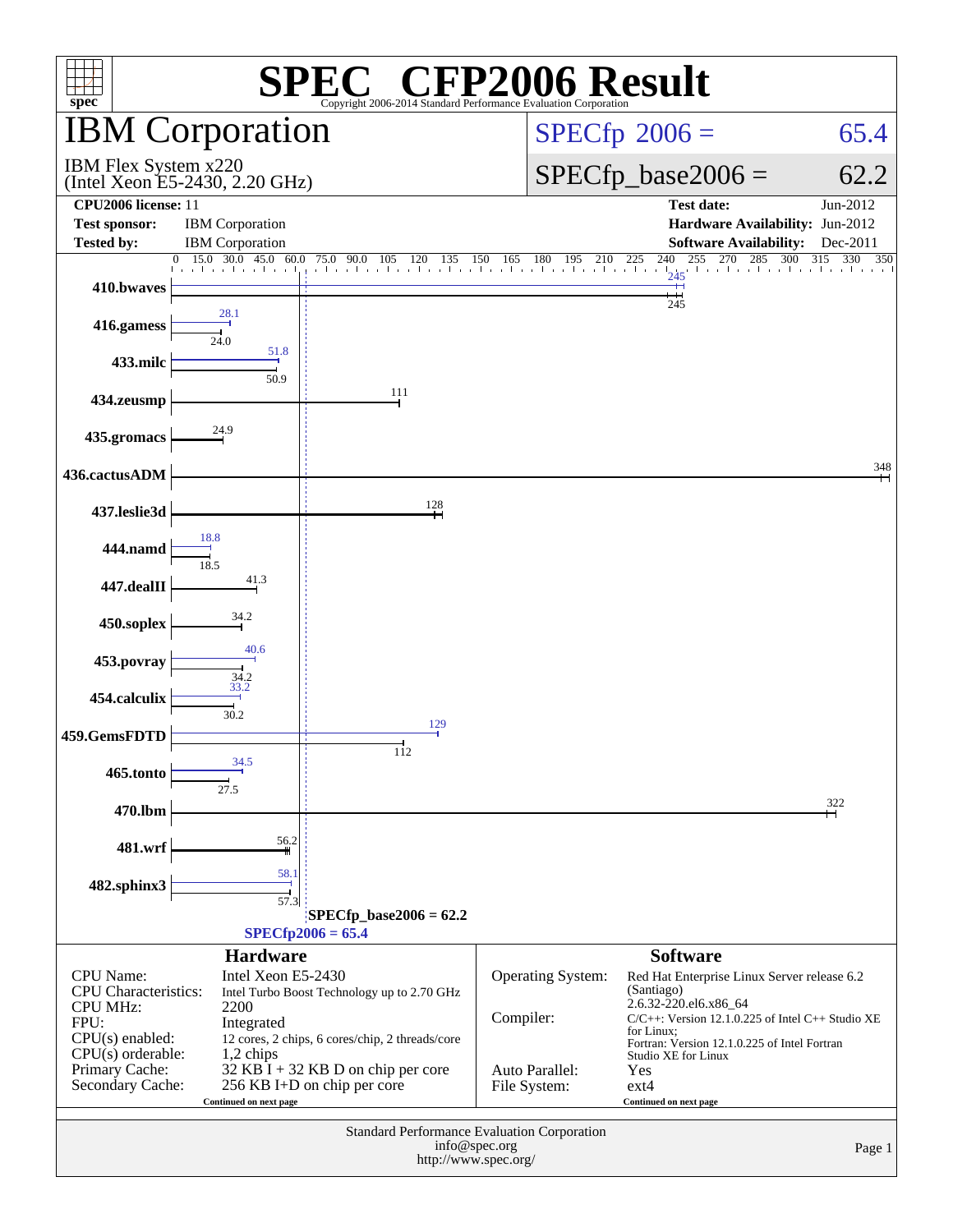

## **BM Corporation**

#### IBM Flex System x220

(Intel Xeon E5-2430, 2.20 GHz)

#### $SPECfp2006 = 65.4$  $SPECfp2006 = 65.4$

#### $SPECfp\_base2006 = 62.2$

| CPU <sub>2006</sub> license: 11                                            |                                                                                                                                             |                                                                                    | <b>Test date:</b><br>$Jun-2012$                            |
|----------------------------------------------------------------------------|---------------------------------------------------------------------------------------------------------------------------------------------|------------------------------------------------------------------------------------|------------------------------------------------------------|
| <b>Test sponsor:</b>                                                       | <b>IBM</b> Corporation                                                                                                                      |                                                                                    | <b>Hardware Availability: Jun-2012</b>                     |
| <b>Tested by:</b>                                                          | <b>IBM</b> Corporation                                                                                                                      |                                                                                    | <b>Software Availability:</b><br>$Dec-2011$                |
| L3 Cache:<br>Other Cache:<br>Memory:<br>Disk Subsystem:<br>Other Hardware: | 15 MB I+D on chip per chip<br>None<br>96 GB (12 x 8 GB 2Rx4 PC3-12800R-11, ECC, running<br>at 1333 MHz)<br>1 x 500 GB SAS, 7200 RPM<br>None | <b>System State:</b><br><b>Base Pointers:</b><br>Peak Pointers:<br>Other Software: | Run level 3 (multi-user)<br>64-bit<br>$32/64$ -bit<br>None |

| <b>Results Table</b>   |                |              |                |       |                |             |                |              |                |              |                |              |
|------------------------|----------------|--------------|----------------|-------|----------------|-------------|----------------|--------------|----------------|--------------|----------------|--------------|
|                        | <b>Base</b>    |              |                |       |                | <b>Peak</b> |                |              |                |              |                |              |
| <b>Benchmark</b>       | <b>Seconds</b> | <b>Ratio</b> | <b>Seconds</b> | Ratio | <b>Seconds</b> | Ratio       | <b>Seconds</b> | <b>Ratio</b> | <b>Seconds</b> | <b>Ratio</b> | <b>Seconds</b> | <b>Ratio</b> |
| $ 410$ .bwayes         | 56.4           | 241          | 55.4           | 245   | 54.8           | 248         | 54.6           | 249          | 55.4           | <u>245</u>   | 55.4           | 245          |
| $416$ .gamess          | 813            | 24.1         | 817            | 24.0  | 820            | 23.9        | 696            | 28.1         | 690            | 28.4         | 696            | 28.1         |
| $433$ .milc            | 180            | 50.9         | 180            | 50.9  | 180            | 51.0        | 177            | 51.8         | 177            | 52.0         | 177            | 51.7         |
| $434$ . zeusmp         | 82.3           | 111          | 82.3           | 111   | 82.5           | 110         | 82.3           | 111          | 82.3           | <b>111</b>   | 82.5           | 110          |
| $435.$ gromacs         | 286            | 25.0         | 286            | 24.9  | 286            | 24.9        | 286            | 25.0         | 286            | 24.9         | 286            | 24.9         |
| 436.cactusADM          | 34.7           | 344          | 34.3           | 348   | 34.3           | 348         | 34.7           | 344          | 34.3           | 348          | 34.3           | 348          |
| 437.leslie3d           | 71.5           | 132          | 73.9           | 127   | 73.7           | 128         | 71.5           | 132          | 73.9           | 127          | 73.7           | <u>128</u>   |
| 444.namd               | 434            | 18.5         | 434            | 18.5  | 434            | 18.5        | 427            | 18.8         | 428            | 18.8         | 427            | <b>18.8</b>  |
| $ 447 \text{.}$ dealII | 277            | 41.3         | 277            | 41.3  | 277            | 41.3        | 277            | 41.3         | 277            | 41.3         | 277            | 41.3         |
| $450$ .soplex          | 246            | 33.8         | 244            | 34.2  | 244            | 34.2        | 246            | 33.8         | 244            | 34.2         | 244            | 34.2         |
| 453.povray             | 155            | 34.3         | 156            | 34.2  | 156            | 34.2        | 131            | 40.6         | 131            | 40.6         | 132            | 40.3         |
| $ 454$ .calculix       | 273            | 30.2         | 273            | 30.2  | 273            | 30.2        | 249            | 33.2         | 248            | 33.3         | 249            | 33.2         |
| 459.GemsFDTD           | 94.1           | 113          | 94.7           | 112   | 94.5           | 112         | 82.0           | 129          | 82.2           | <u>129</u>   | 82.4           | 129          |
| 465.tonto              | 358            | 27.5         | 358            | 27.5  | 358            | 27.5        | 289            | 34.1         | 285            | 34.6         | 285            | 34.5         |
| 470.1bm                | 42.6           | 322          | 42.6           | 322   | 43.2           | 318         | 42.6           | 322          | 42.6           | 322          | 43.2           | 318          |
| 481.wrf                | 199            | 56.2         | 196            | 57.0  | 202            | 55.4        | <u>199</u>     | 56.2         | 196            | 57.0         | 202            | 55.4         |
| 482.sphinx3            | 341            | 57.1         | 340            | 57.3  | 339            | 57.4        | 335            | 58.1         | 335            | 58.2         | 336            | 58.0         |

Results appear in the [order in which they were run.](http://www.spec.org/auto/cpu2006/Docs/result-fields.html#RunOrder) Bold underlined text [indicates a median measurement.](http://www.spec.org/auto/cpu2006/Docs/result-fields.html#Median)

#### **[Operating System Notes](http://www.spec.org/auto/cpu2006/Docs/result-fields.html#OperatingSystemNotes)**

Stack size set to unlimited using "ulimit -s unlimited"

#### **[Platform Notes](http://www.spec.org/auto/cpu2006/Docs/result-fields.html#PlatformNotes)**

 Operating Mode set to Maximum Perfomance in BIOS Sysinfo program /cpu2006.1.2/config/sysinfo.rev6800 \$Rev: 6800 \$ \$Date:: 2011-10-11 #\$ 6f2ebdff5032aaa42e583f96b07f99d3 running on kestral-pete Thu Jun 7 11:06:25 2012

 This section contains SUT (System Under Test) info as seen by some common utilities. To remove or add to this section, see: <http://www.spec.org/cpu2006/Docs/config.html#sysinfo>

Continued on next page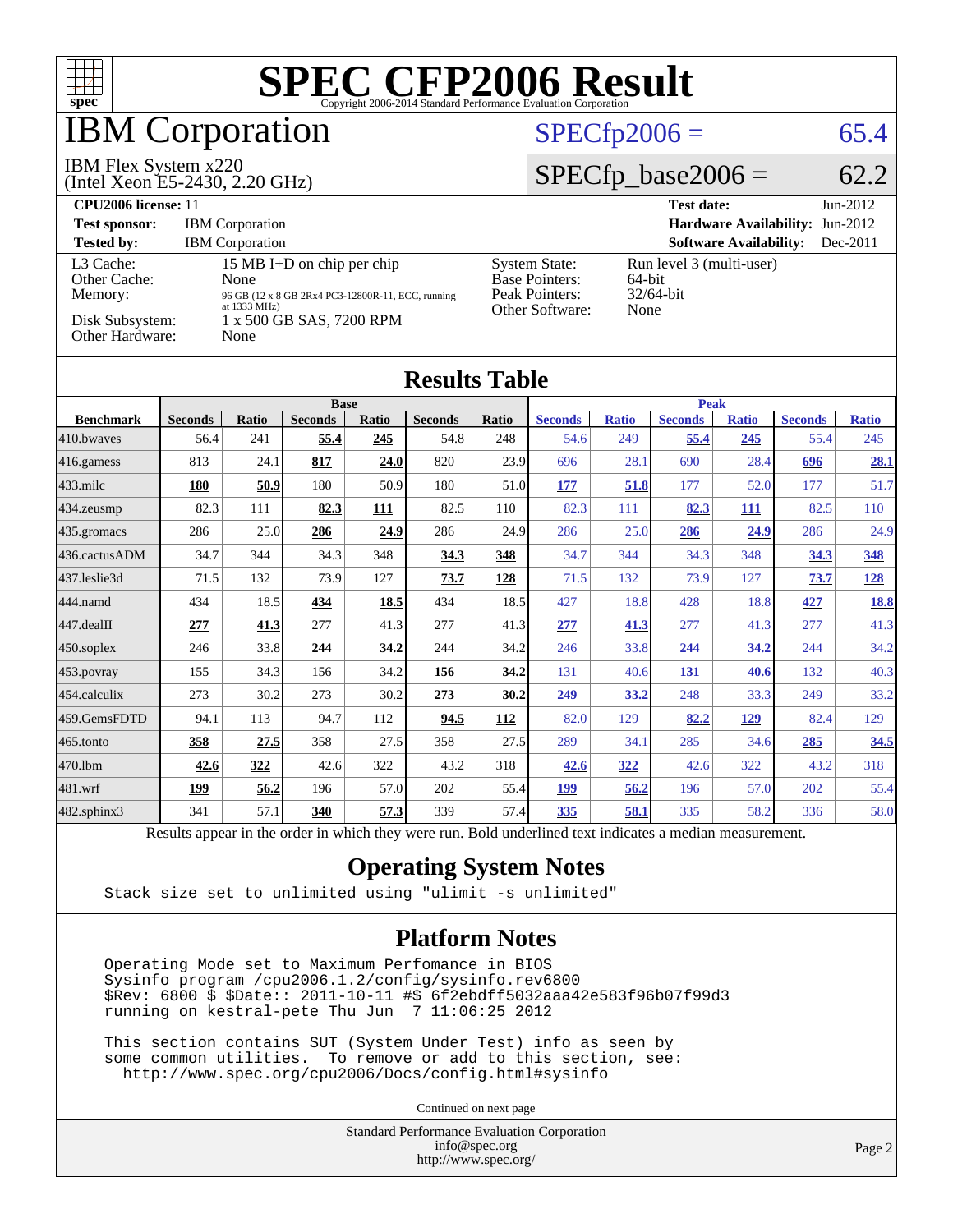

IBM Corporation

 $SPECTp2006 = 65.4$ 

(Intel Xeon E5-2430, 2.20 GHz) IBM Flex System x220

 $SPECTp\_base2006 = 62.2$ 

**[Test sponsor:](http://www.spec.org/auto/cpu2006/Docs/result-fields.html#Testsponsor)** IBM Corporation **IBM** Corporation **[Hardware Availability:](http://www.spec.org/auto/cpu2006/Docs/result-fields.html#HardwareAvailability)** Jun-2012 **[Tested by:](http://www.spec.org/auto/cpu2006/Docs/result-fields.html#Testedby)** IBM Corporation **[Software Availability:](http://www.spec.org/auto/cpu2006/Docs/result-fields.html#SoftwareAvailability)** Dec-2011

**[CPU2006 license:](http://www.spec.org/auto/cpu2006/Docs/result-fields.html#CPU2006license)** 11 **[Test date:](http://www.spec.org/auto/cpu2006/Docs/result-fields.html#Testdate)** Jun-2012

#### **[Platform Notes \(Continued\)](http://www.spec.org/auto/cpu2006/Docs/result-fields.html#PlatformNotes)**

 From /proc/cpuinfo model name : Intel(R) Xeon(R) CPU E5-2430 0 @ 2.20GHz 2 "physical id"s (chips) 24 "processors" cores, siblings (Caution: counting these is hw and system dependent. The following excerpts from /proc/cpuinfo might not be reliable. Use with caution.) cpu cores : 6 siblings : 12 physical 0: cores 0 1 2 3 4 5 physical 1: cores 0 1 2 3 4 5 cache size : 15360 KB From /proc/meminfo<br>MemTotal: 99043528 kB HugePages\_Total: 0<br>Hugepagesize: 2048 kB Hugepagesize: /usr/bin/lsb\_release -d Red Hat Enterprise Linux Server release 6.2 (Santiago) From /etc/\*release\* /etc/\*version\* redhat-release: Red Hat Enterprise Linux Server release 6.2 (Santiago) system-release: Red Hat Enterprise Linux Server release 6.2 (Santiago) system-release-cpe: cpe:/o:redhat:enterprise\_linux:6server:ga:server uname -a: Linux kestral-pete 2.6.32-220.el6.x86\_64 #1 SMP Wed Nov 9 08:03:13 EST 2011 x86 64 x86 64 x86 64 GNU/Linux run-level 3 Jun 5 14:16 SPEC is set to: /cpu2006.1.2<br>Filesystem Type Size Type Size Used Avail Use% Mounted on /dev/mapper/vg\_kestralpete-lv\_root ext4 449G 6.1G 420G 2% / Additional information from dmidecode: Memory: 12x Micron 36JSF1G72PZ-1G6M1 8 GB 1600 MHz 2 rank (End of data from sysinfo program)

#### **[General Notes](http://www.spec.org/auto/cpu2006/Docs/result-fields.html#GeneralNotes)**

Environment variables set by runspec before the start of the run: KMP\_AFFINITY = "granularity=fine,compact,1,0" LD\_LIBRARY\_PATH = "/cpu2006.1.2/libs/32:/cpu2006.1.2/libs/64" OMP NUM THREADS = "12"

 Binaries compiled on a system with 1x Core i7-860 CPU + 8GB Continued on next page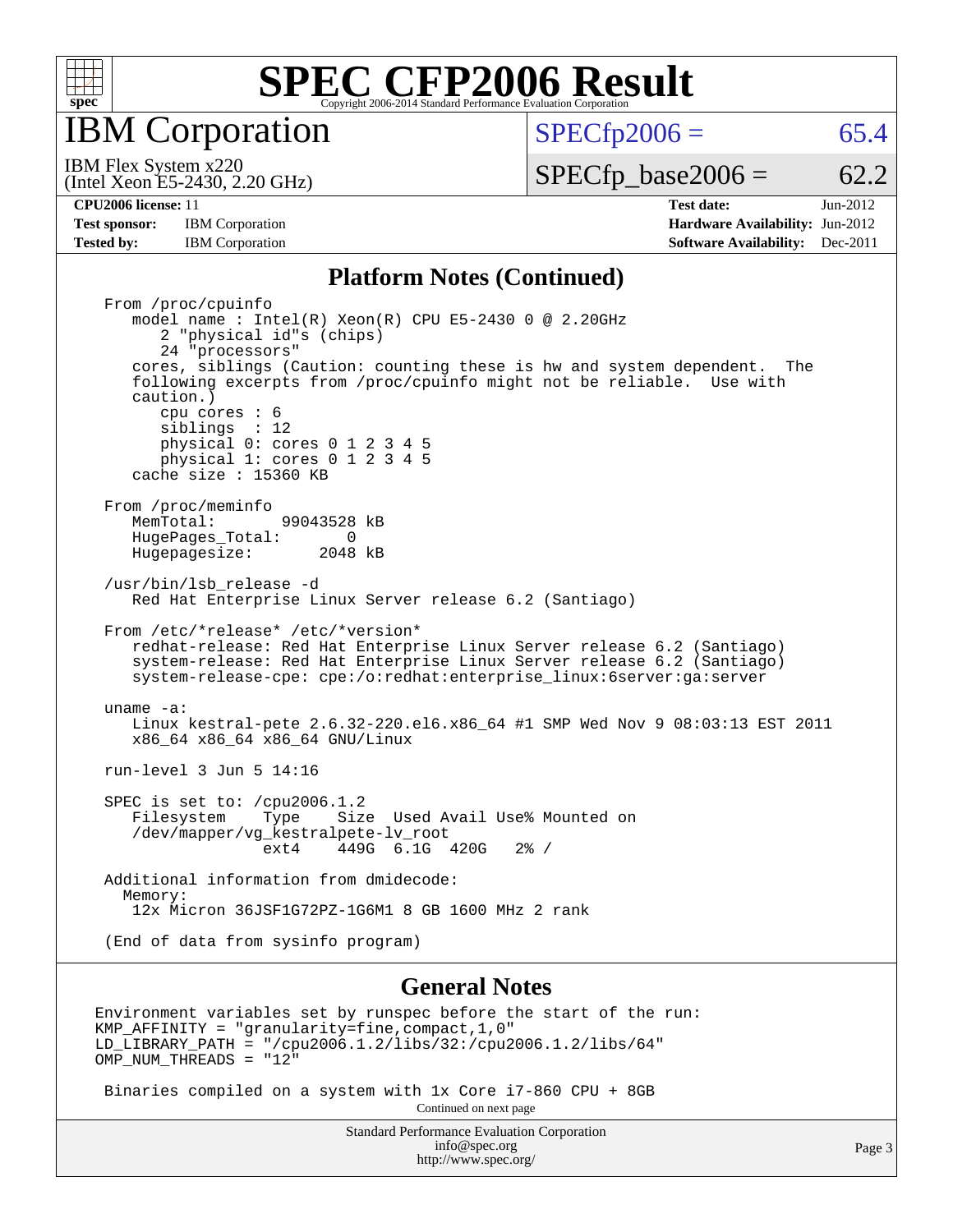

## IBM Corporation

 $SPECTp2006 = 65.4$ 

(Intel Xeon E5-2430, 2.20 GHz) IBM Flex System x220

 $SPECTp\_base2006 = 62.2$ 

**[Test sponsor:](http://www.spec.org/auto/cpu2006/Docs/result-fields.html#Testsponsor)** IBM Corporation **[Hardware Availability:](http://www.spec.org/auto/cpu2006/Docs/result-fields.html#HardwareAvailability)** Jun-2012

**[CPU2006 license:](http://www.spec.org/auto/cpu2006/Docs/result-fields.html#CPU2006license)** 11 **[Test date:](http://www.spec.org/auto/cpu2006/Docs/result-fields.html#Testdate)** Jun-2012 **[Tested by:](http://www.spec.org/auto/cpu2006/Docs/result-fields.html#Testedby)** IBM Corporation **[Software Availability:](http://www.spec.org/auto/cpu2006/Docs/result-fields.html#SoftwareAvailability)** Dec-2011

#### **[General Notes \(Continued\)](http://www.spec.org/auto/cpu2006/Docs/result-fields.html#GeneralNotes)**

 memory using RHEL5.5 Transparent Huge Pages enabled with: echo always > /sys/kernel/mm/redhat\_transparent\_hugepage/enabled

### **[Base Compiler Invocation](http://www.spec.org/auto/cpu2006/Docs/result-fields.html#BaseCompilerInvocation)**

[C benchmarks](http://www.spec.org/auto/cpu2006/Docs/result-fields.html#Cbenchmarks):  $-m64$ 

[C++ benchmarks:](http://www.spec.org/auto/cpu2006/Docs/result-fields.html#CXXbenchmarks) [icpc -m64](http://www.spec.org/cpu2006/results/res2012q3/cpu2006-20120618-23024.flags.html#user_CXXbase_intel_icpc_64bit_bedb90c1146cab66620883ef4f41a67e)

[Fortran benchmarks](http://www.spec.org/auto/cpu2006/Docs/result-fields.html#Fortranbenchmarks): [ifort -m64](http://www.spec.org/cpu2006/results/res2012q3/cpu2006-20120618-23024.flags.html#user_FCbase_intel_ifort_64bit_ee9d0fb25645d0210d97eb0527dcc06e)

[Benchmarks using both Fortran and C](http://www.spec.org/auto/cpu2006/Docs/result-fields.html#BenchmarksusingbothFortranandC): [icc -m64](http://www.spec.org/cpu2006/results/res2012q3/cpu2006-20120618-23024.flags.html#user_CC_FCbase_intel_icc_64bit_0b7121f5ab7cfabee23d88897260401c) [ifort -m64](http://www.spec.org/cpu2006/results/res2012q3/cpu2006-20120618-23024.flags.html#user_CC_FCbase_intel_ifort_64bit_ee9d0fb25645d0210d97eb0527dcc06e)

## **[Base Portability Flags](http://www.spec.org/auto/cpu2006/Docs/result-fields.html#BasePortabilityFlags)**

| 410.bwaves: -DSPEC CPU LP64                |                                                                |
|--------------------------------------------|----------------------------------------------------------------|
| 416.gamess: - DSPEC_CPU_LP64               |                                                                |
| 433.milc: -DSPEC CPU LP64                  |                                                                |
| 434.zeusmp: -DSPEC_CPU_LP64                |                                                                |
| 435.gromacs: -DSPEC_CPU_LP64 -nofor_main   |                                                                |
| 436.cactusADM: -DSPEC CPU LP64 -nofor main |                                                                |
| 437.leslie3d: -DSPEC CPU LP64              |                                                                |
| 444.namd: -DSPEC CPU LP64                  |                                                                |
| 447.dealII: -DSPEC CPU LP64                |                                                                |
| 450.soplex: -DSPEC_CPU_LP64                |                                                                |
| 453.povray: -DSPEC_CPU_LP64                |                                                                |
| 454.calculix: -DSPEC_CPU_LP64 -nofor_main  |                                                                |
| 459.GemsFDTD: -DSPEC_CPU LP64              |                                                                |
| 465.tonto: - DSPEC CPU LP64                |                                                                |
| 470.1bm: -DSPEC CPU LP64                   |                                                                |
|                                            | 481.wrf: -DSPEC CPU_LP64 -DSPEC_CPU_CASE_FLAG -DSPEC_CPU_LINUX |
| 482.sphinx3: -DSPEC_CPU_LP64               |                                                                |

### **[Base Optimization Flags](http://www.spec.org/auto/cpu2006/Docs/result-fields.html#BaseOptimizationFlags)**

[C benchmarks](http://www.spec.org/auto/cpu2006/Docs/result-fields.html#Cbenchmarks):

[-xAVX](http://www.spec.org/cpu2006/results/res2012q3/cpu2006-20120618-23024.flags.html#user_CCbase_f-xAVX) [-ipo](http://www.spec.org/cpu2006/results/res2012q3/cpu2006-20120618-23024.flags.html#user_CCbase_f-ipo) [-O3](http://www.spec.org/cpu2006/results/res2012q3/cpu2006-20120618-23024.flags.html#user_CCbase_f-O3) [-no-prec-div](http://www.spec.org/cpu2006/results/res2012q3/cpu2006-20120618-23024.flags.html#user_CCbase_f-no-prec-div) [-static](http://www.spec.org/cpu2006/results/res2012q3/cpu2006-20120618-23024.flags.html#user_CCbase_f-static) [-parallel](http://www.spec.org/cpu2006/results/res2012q3/cpu2006-20120618-23024.flags.html#user_CCbase_f-parallel) [-opt-prefetch](http://www.spec.org/cpu2006/results/res2012q3/cpu2006-20120618-23024.flags.html#user_CCbase_f-opt-prefetch) [-ansi-alias](http://www.spec.org/cpu2006/results/res2012q3/cpu2006-20120618-23024.flags.html#user_CCbase_f-ansi-alias)

[C++ benchmarks:](http://www.spec.org/auto/cpu2006/Docs/result-fields.html#CXXbenchmarks)

[-xAVX](http://www.spec.org/cpu2006/results/res2012q3/cpu2006-20120618-23024.flags.html#user_CXXbase_f-xAVX) [-ipo](http://www.spec.org/cpu2006/results/res2012q3/cpu2006-20120618-23024.flags.html#user_CXXbase_f-ipo) [-O3](http://www.spec.org/cpu2006/results/res2012q3/cpu2006-20120618-23024.flags.html#user_CXXbase_f-O3) [-no-prec-div](http://www.spec.org/cpu2006/results/res2012q3/cpu2006-20120618-23024.flags.html#user_CXXbase_f-no-prec-div) [-static](http://www.spec.org/cpu2006/results/res2012q3/cpu2006-20120618-23024.flags.html#user_CXXbase_f-static) [-opt-prefetch](http://www.spec.org/cpu2006/results/res2012q3/cpu2006-20120618-23024.flags.html#user_CXXbase_f-opt-prefetch) [-ansi-alias](http://www.spec.org/cpu2006/results/res2012q3/cpu2006-20120618-23024.flags.html#user_CXXbase_f-ansi-alias)

Continued on next page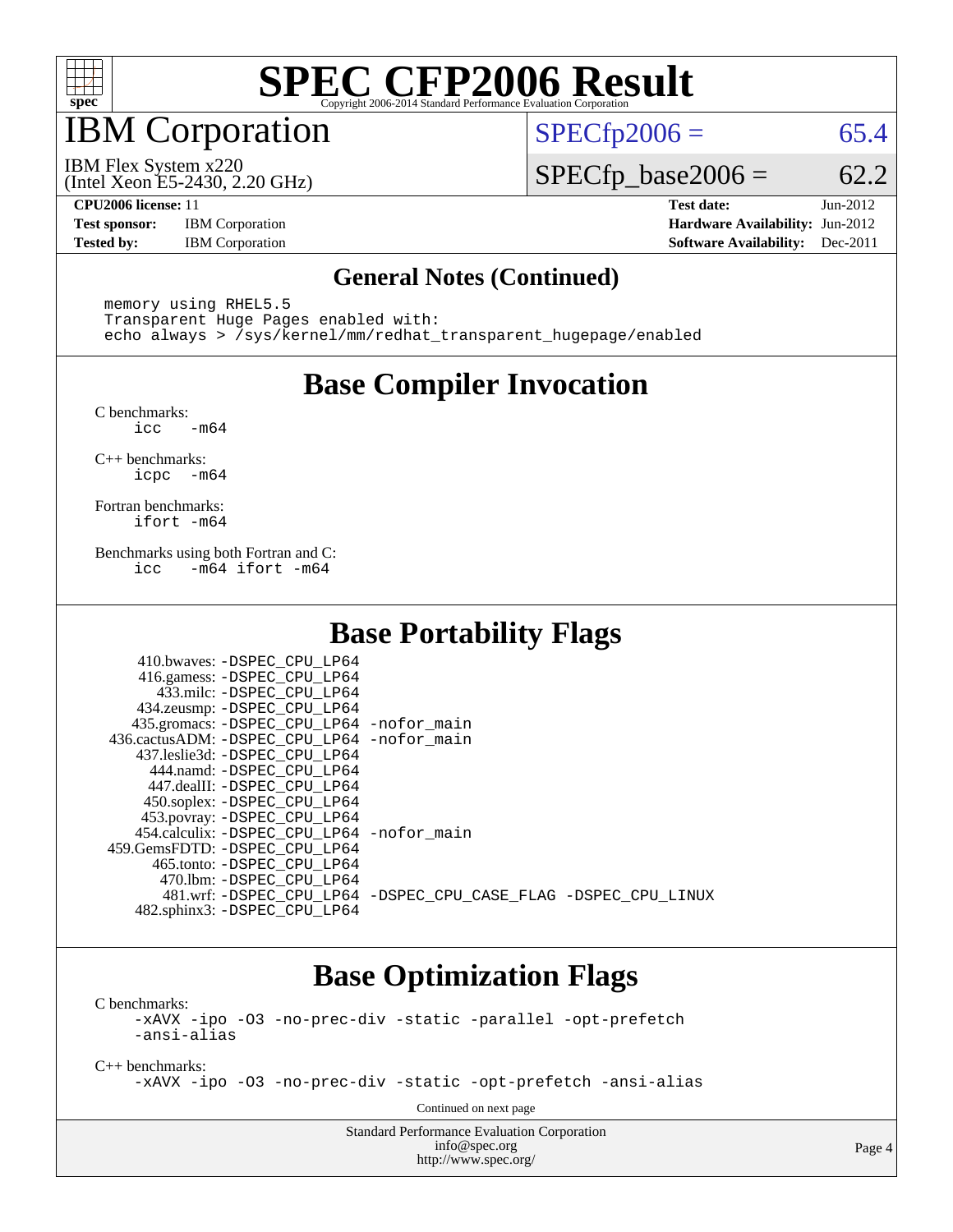

IBM Corporation

 $SPECTp2006 = 65.4$ 

(Intel Xeon E5-2430, 2.20 GHz) IBM Flex System x220

 $SPECTp\_base2006 = 62.2$ 

**[Test sponsor:](http://www.spec.org/auto/cpu2006/Docs/result-fields.html#Testsponsor)** IBM Corporation **[Hardware Availability:](http://www.spec.org/auto/cpu2006/Docs/result-fields.html#HardwareAvailability)** Jun-2012

**[CPU2006 license:](http://www.spec.org/auto/cpu2006/Docs/result-fields.html#CPU2006license)** 11 **[Test date:](http://www.spec.org/auto/cpu2006/Docs/result-fields.html#Testdate)** Jun-2012 **[Tested by:](http://www.spec.org/auto/cpu2006/Docs/result-fields.html#Testedby)** IBM Corporation **[Software Availability:](http://www.spec.org/auto/cpu2006/Docs/result-fields.html#SoftwareAvailability)** Dec-2011

## **[Base Optimization Flags \(Continued\)](http://www.spec.org/auto/cpu2006/Docs/result-fields.html#BaseOptimizationFlags)**

[Fortran benchmarks](http://www.spec.org/auto/cpu2006/Docs/result-fields.html#Fortranbenchmarks):

[-xAVX](http://www.spec.org/cpu2006/results/res2012q3/cpu2006-20120618-23024.flags.html#user_FCbase_f-xAVX) [-ipo](http://www.spec.org/cpu2006/results/res2012q3/cpu2006-20120618-23024.flags.html#user_FCbase_f-ipo) [-O3](http://www.spec.org/cpu2006/results/res2012q3/cpu2006-20120618-23024.flags.html#user_FCbase_f-O3) [-no-prec-div](http://www.spec.org/cpu2006/results/res2012q3/cpu2006-20120618-23024.flags.html#user_FCbase_f-no-prec-div) [-static](http://www.spec.org/cpu2006/results/res2012q3/cpu2006-20120618-23024.flags.html#user_FCbase_f-static) [-parallel](http://www.spec.org/cpu2006/results/res2012q3/cpu2006-20120618-23024.flags.html#user_FCbase_f-parallel) [-opt-prefetch](http://www.spec.org/cpu2006/results/res2012q3/cpu2006-20120618-23024.flags.html#user_FCbase_f-opt-prefetch)

[Benchmarks using both Fortran and C](http://www.spec.org/auto/cpu2006/Docs/result-fields.html#BenchmarksusingbothFortranandC):

[-xAVX](http://www.spec.org/cpu2006/results/res2012q3/cpu2006-20120618-23024.flags.html#user_CC_FCbase_f-xAVX) [-ipo](http://www.spec.org/cpu2006/results/res2012q3/cpu2006-20120618-23024.flags.html#user_CC_FCbase_f-ipo) [-O3](http://www.spec.org/cpu2006/results/res2012q3/cpu2006-20120618-23024.flags.html#user_CC_FCbase_f-O3) [-no-prec-div](http://www.spec.org/cpu2006/results/res2012q3/cpu2006-20120618-23024.flags.html#user_CC_FCbase_f-no-prec-div) [-static](http://www.spec.org/cpu2006/results/res2012q3/cpu2006-20120618-23024.flags.html#user_CC_FCbase_f-static) [-parallel](http://www.spec.org/cpu2006/results/res2012q3/cpu2006-20120618-23024.flags.html#user_CC_FCbase_f-parallel) [-opt-prefetch](http://www.spec.org/cpu2006/results/res2012q3/cpu2006-20120618-23024.flags.html#user_CC_FCbase_f-opt-prefetch) [-ansi-alias](http://www.spec.org/cpu2006/results/res2012q3/cpu2006-20120618-23024.flags.html#user_CC_FCbase_f-ansi-alias)

**[Peak Compiler Invocation](http://www.spec.org/auto/cpu2006/Docs/result-fields.html#PeakCompilerInvocation)**

[C benchmarks](http://www.spec.org/auto/cpu2006/Docs/result-fields.html#Cbenchmarks):  $\text{icc}$  -m64

[C++ benchmarks:](http://www.spec.org/auto/cpu2006/Docs/result-fields.html#CXXbenchmarks) [icpc -m64](http://www.spec.org/cpu2006/results/res2012q3/cpu2006-20120618-23024.flags.html#user_CXXpeak_intel_icpc_64bit_bedb90c1146cab66620883ef4f41a67e)

[Fortran benchmarks](http://www.spec.org/auto/cpu2006/Docs/result-fields.html#Fortranbenchmarks): [ifort -m64](http://www.spec.org/cpu2006/results/res2012q3/cpu2006-20120618-23024.flags.html#user_FCpeak_intel_ifort_64bit_ee9d0fb25645d0210d97eb0527dcc06e)

[Benchmarks using both Fortran and C](http://www.spec.org/auto/cpu2006/Docs/result-fields.html#BenchmarksusingbothFortranandC): [icc -m64](http://www.spec.org/cpu2006/results/res2012q3/cpu2006-20120618-23024.flags.html#user_CC_FCpeak_intel_icc_64bit_0b7121f5ab7cfabee23d88897260401c) [ifort -m64](http://www.spec.org/cpu2006/results/res2012q3/cpu2006-20120618-23024.flags.html#user_CC_FCpeak_intel_ifort_64bit_ee9d0fb25645d0210d97eb0527dcc06e)

#### **[Peak Portability Flags](http://www.spec.org/auto/cpu2006/Docs/result-fields.html#PeakPortabilityFlags)**

Same as Base Portability Flags

### **[Peak Optimization Flags](http://www.spec.org/auto/cpu2006/Docs/result-fields.html#PeakOptimizationFlags)**

[C benchmarks](http://www.spec.org/auto/cpu2006/Docs/result-fields.html#Cbenchmarks):

 433.milc: [-xAVX](http://www.spec.org/cpu2006/results/res2012q3/cpu2006-20120618-23024.flags.html#user_peakPASS2_CFLAGSPASS2_LDFLAGS433_milc_f-xAVX)(pass 2) [-prof-gen](http://www.spec.org/cpu2006/results/res2012q3/cpu2006-20120618-23024.flags.html#user_peakPASS1_CFLAGSPASS1_LDFLAGS433_milc_prof_gen_e43856698f6ca7b7e442dfd80e94a8fc)(pass 1) [-ipo](http://www.spec.org/cpu2006/results/res2012q3/cpu2006-20120618-23024.flags.html#user_peakPASS2_CFLAGSPASS2_LDFLAGS433_milc_f-ipo)(pass 2) [-O3](http://www.spec.org/cpu2006/results/res2012q3/cpu2006-20120618-23024.flags.html#user_peakPASS2_CFLAGSPASS2_LDFLAGS433_milc_f-O3)(pass 2) [-no-prec-div](http://www.spec.org/cpu2006/results/res2012q3/cpu2006-20120618-23024.flags.html#user_peakPASS2_CFLAGSPASS2_LDFLAGS433_milc_f-no-prec-div)(pass 2) [-prof-use](http://www.spec.org/cpu2006/results/res2012q3/cpu2006-20120618-23024.flags.html#user_peakPASS2_CFLAGSPASS2_LDFLAGS433_milc_prof_use_bccf7792157ff70d64e32fe3e1250b55)(pass 2) [-static](http://www.spec.org/cpu2006/results/res2012q3/cpu2006-20120618-23024.flags.html#user_peakOPTIMIZE433_milc_f-static) [-auto-ilp32](http://www.spec.org/cpu2006/results/res2012q3/cpu2006-20120618-23024.flags.html#user_peakCOPTIMIZE433_milc_f-auto-ilp32) [-ansi-alias](http://www.spec.org/cpu2006/results/res2012q3/cpu2006-20120618-23024.flags.html#user_peakCOPTIMIZE433_milc_f-ansi-alias)

 $470.$ lbm: basepeak = yes

 482.sphinx3: [-xAVX](http://www.spec.org/cpu2006/results/res2012q3/cpu2006-20120618-23024.flags.html#user_peakOPTIMIZE482_sphinx3_f-xAVX) [-ipo](http://www.spec.org/cpu2006/results/res2012q3/cpu2006-20120618-23024.flags.html#user_peakOPTIMIZE482_sphinx3_f-ipo) [-O3](http://www.spec.org/cpu2006/results/res2012q3/cpu2006-20120618-23024.flags.html#user_peakOPTIMIZE482_sphinx3_f-O3) [-no-prec-div](http://www.spec.org/cpu2006/results/res2012q3/cpu2006-20120618-23024.flags.html#user_peakOPTIMIZE482_sphinx3_f-no-prec-div) [-unroll2](http://www.spec.org/cpu2006/results/res2012q3/cpu2006-20120618-23024.flags.html#user_peakCOPTIMIZE482_sphinx3_f-unroll_784dae83bebfb236979b41d2422d7ec2) [-ansi-alias](http://www.spec.org/cpu2006/results/res2012q3/cpu2006-20120618-23024.flags.html#user_peakCOPTIMIZE482_sphinx3_f-ansi-alias) [-parallel](http://www.spec.org/cpu2006/results/res2012q3/cpu2006-20120618-23024.flags.html#user_peakCOPTIMIZE482_sphinx3_f-parallel)

[C++ benchmarks:](http://www.spec.org/auto/cpu2006/Docs/result-fields.html#CXXbenchmarks)

```
 444.namd: -xAVX(pass 2) -prof-gen(pass 1) -ipo(pass 2) -O3(pass 2)
-no-prec-div(pass 2) -prof-use(pass 2) -fno-alias
-auto-ilp32
```
Continued on next page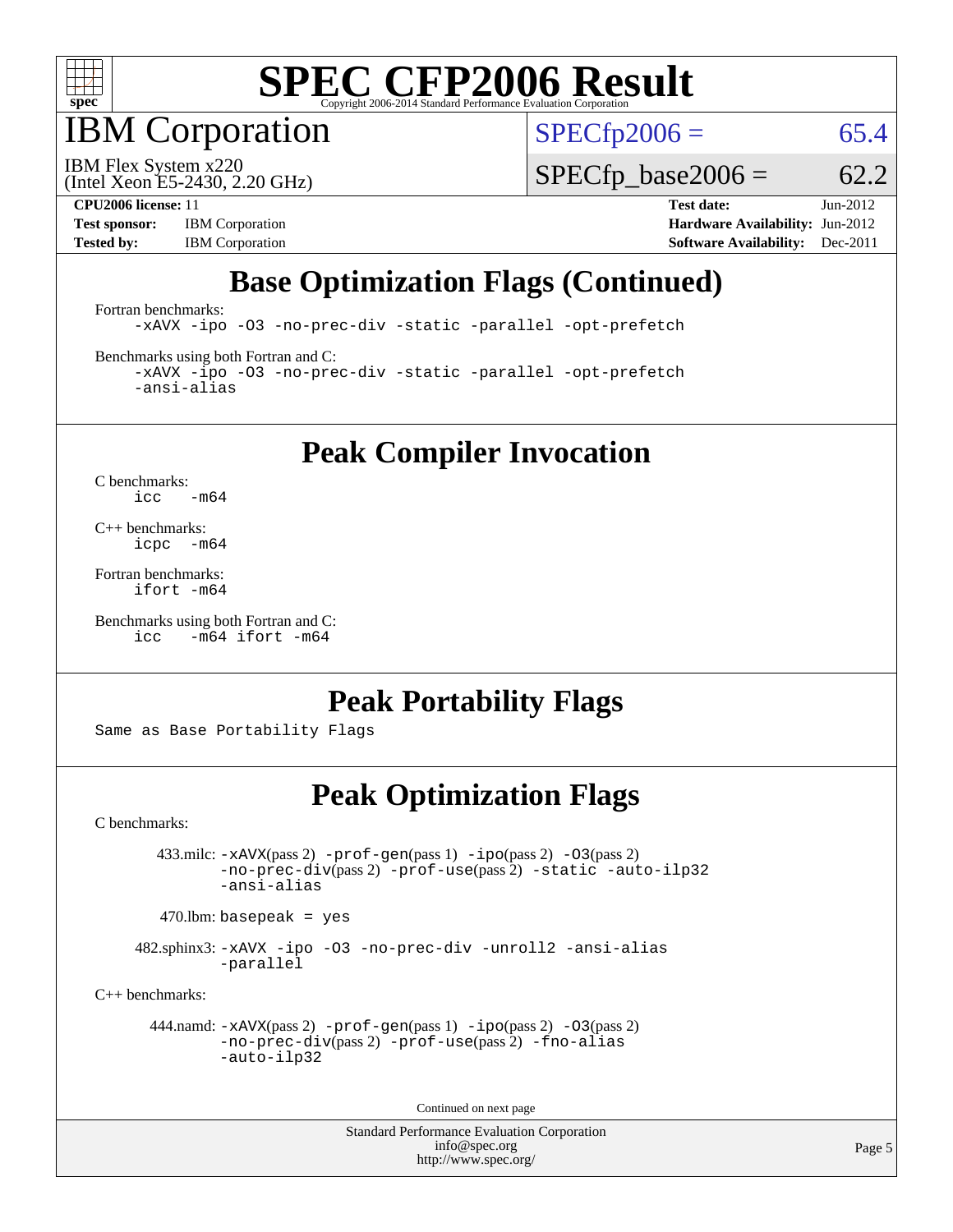

IBM Corporation

 $SPECfp2006 = 65.4$  $SPECfp2006 = 65.4$ 

(Intel Xeon E5-2430, 2.20 GHz) IBM Flex System x220

 $SPECfp\_base2006 = 62.2$ 

**[Test sponsor:](http://www.spec.org/auto/cpu2006/Docs/result-fields.html#Testsponsor)** IBM Corporation **[Hardware Availability:](http://www.spec.org/auto/cpu2006/Docs/result-fields.html#HardwareAvailability)** Jun-2012 **[Tested by:](http://www.spec.org/auto/cpu2006/Docs/result-fields.html#Testedby)** IBM Corporation **[Software Availability:](http://www.spec.org/auto/cpu2006/Docs/result-fields.html#SoftwareAvailability)** Dec-2011

**[CPU2006 license:](http://www.spec.org/auto/cpu2006/Docs/result-fields.html#CPU2006license)** 11 **[Test date:](http://www.spec.org/auto/cpu2006/Docs/result-fields.html#Testdate)** Jun-2012

## **[Peak Optimization Flags \(Continued\)](http://www.spec.org/auto/cpu2006/Docs/result-fields.html#PeakOptimizationFlags)**

|                                      | $447$ .dealII: basepeak = yes                                                                                                                                             |
|--------------------------------------|---------------------------------------------------------------------------------------------------------------------------------------------------------------------------|
|                                      | $450$ .soplex: basepeak = yes                                                                                                                                             |
|                                      | $453.$ povray: $-xAVX(pass 2)$ -prof-gen(pass 1) -ipo(pass 2) -03(pass 2)<br>-no-prec-div(pass 2) -prof-use(pass 2) -unroll4 -ansi-alias                                  |
| Fortran benchmarks:                  |                                                                                                                                                                           |
|                                      | 410.bwaves: -xAVX -ipo -03 -no-prec-div -opt-prefetch -parallel<br>$-static$                                                                                              |
|                                      | 416.gamess: $-x$ AVX(pass 2) $-prof-gen(pass 1) -ipo(pass 2) -O3(pass 2)$<br>-no-prec-div(pass 2) -prof-use(pass 2) -unroll2<br>-inline-level=0 -scalar-rep- -static      |
|                                      | $434$ .zeusmp: basepeak = yes                                                                                                                                             |
|                                      | $437$ .leslie3d: basepeak = yes                                                                                                                                           |
|                                      | $459.GemsFDTD: -xAVX(pass 2) -prof-gen(pass 1) -ipo(pass 2) -O3(pass 2)$<br>-no-prec-div(pass 2) -prof-use(pass 2) -unroll2<br>-inline-level=0 -opt-prefetch -parallel    |
|                                      | $465$ .tonto: $-xAUX(pass 2)$ -prof-gen(pass 1) -ipo(pass 2) -03(pass 2)<br>-no-prec-div(pass 2) -prof-use(pass 2) -inline-calloc<br>-opt-malloc-options=3 -auto -unroll4 |
| Benchmarks using both Fortran and C: |                                                                                                                                                                           |
|                                      | $435.gromacs: basepeak = yes$                                                                                                                                             |
|                                      | $436.cactusADM:basepeak = yes$                                                                                                                                            |
|                                      | 454.calculix: -xAVX -ipo -03 -no-prec-div -auto-ilp32 -ansi-alias                                                                                                         |
|                                      | $481 \text{.wrf}$ : basepeak = yes                                                                                                                                        |
|                                      | The flags files that were used to format this result can be browsed at                                                                                                    |

The flags files that were used to format this result can be browsed at <http://www.spec.org/cpu2006/flags/Intel-ic12.1-official-linux64.20120425.html> <http://www.spec.org/cpu2006/flags/IBM-Platform-Flags-V1.2-SNB-C.html>

You can also download the XML flags sources by saving the following links: <http://www.spec.org/cpu2006/flags/Intel-ic12.1-official-linux64.20120425.xml> <http://www.spec.org/cpu2006/flags/IBM-Platform-Flags-V1.2-SNB-C.xml>